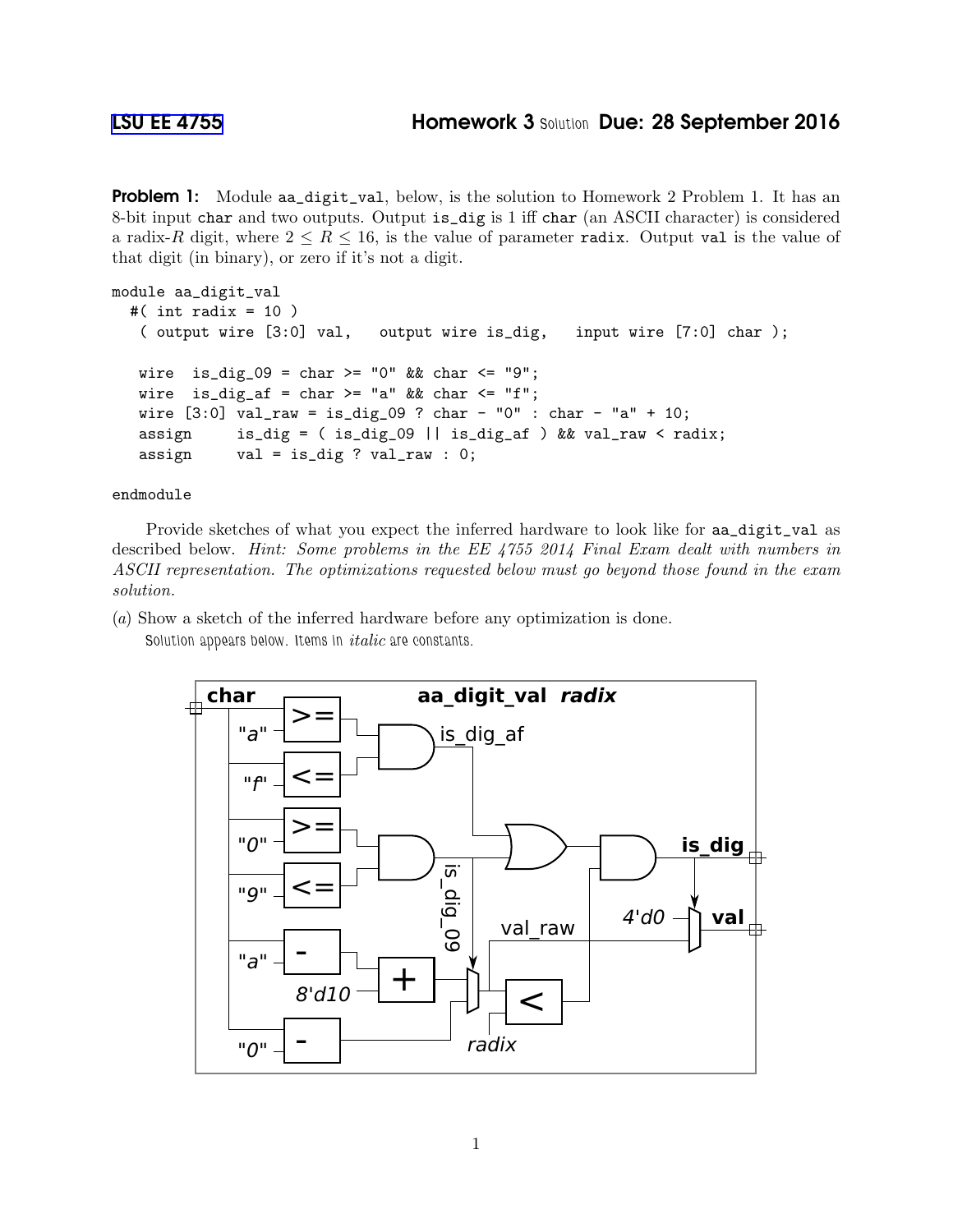(*b*) Show a sketch of the inferred hardware after some optimization has been performed.

- The sketches must show the product of human thought (in particular, the human who's name is on the submission), not a synthesis program.
- When considering the optimizations for the logic generating is  $\text{diag}$  (including the logic for is dig 09 and is dig af) recall that in general the cost of logic computing a==b is less than the cost of logic computing a>b.
- When considering the optimizations for the logic generating val think about the subtraction operations and what they actually do when is dig is true. If necessary, work out examples of the subtraction by hand in hexadecimal.

Solution appears below. The optimization to avoid some magnitude comparison when computing is  $\text{dig}_0$  is based on the fact that the ASCII values of characters "0" to "9" are 0x30 to 0x39 and so one can check whether the most-significant four bits are equal to 0x3 and only do a single magnitude comparison on the lower four bits. Similarly, the optimization of  $is\_dig\_af$  is based on the fact that the ASCII values of "a" to "f" are  $0x61$  to  $0x67$ , and so one can check whether the five most significant bits are  $01100<sub>2</sub>$  and whether the low three bits are neither  $000<sub>2</sub>$  nor  $111<sub>2</sub>$ .

The logic computing the value of "0" to "9" just takes the low four bits of char, no arithmetic is performed. The logic computing the value of "a" to "f" adds 1 to the low three bits of char and puts a 1 in the MSB position to make a four-bit quantity.



There is another problem on the next page!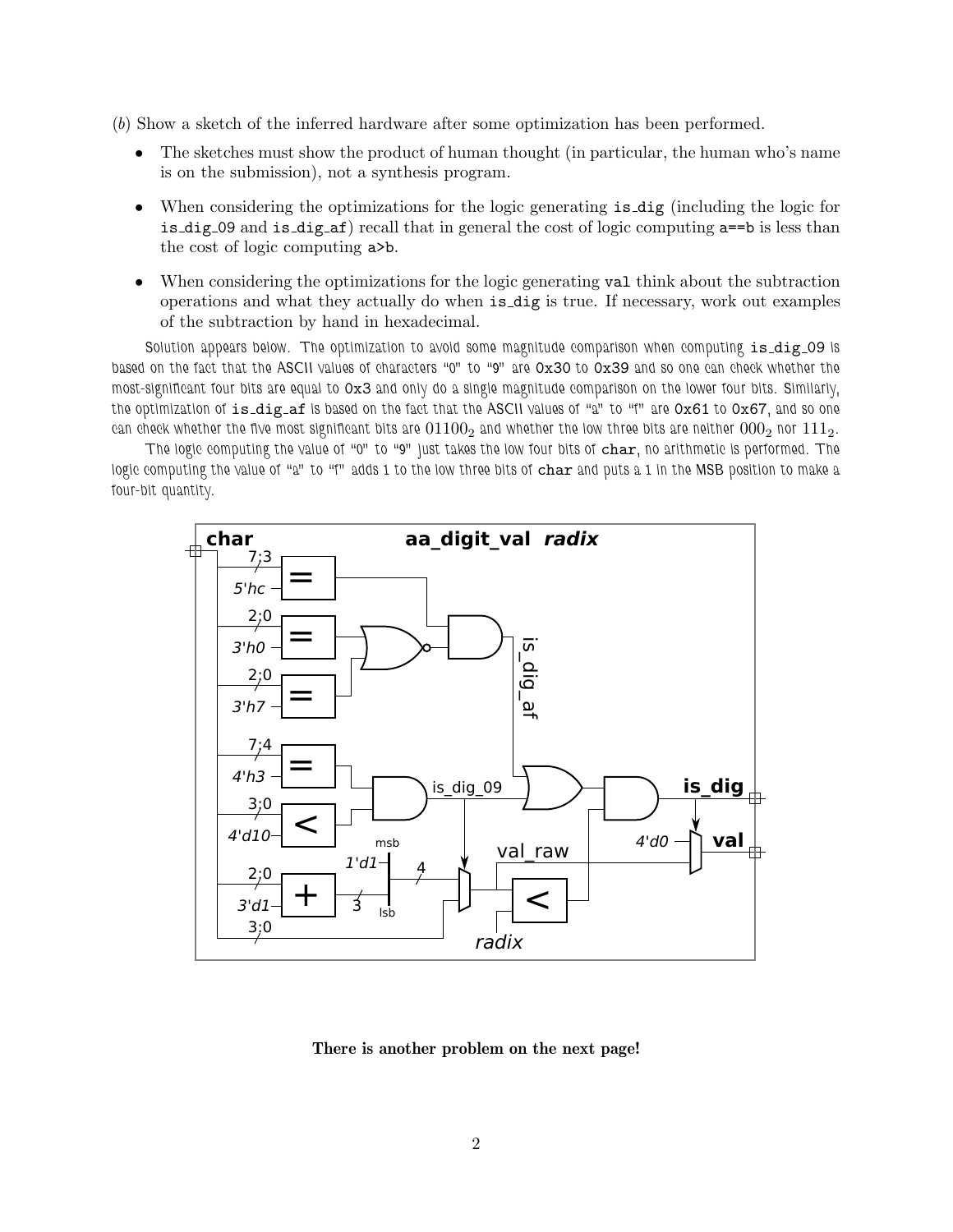**Problem 2:** Module aa\_full\_adder from Homework 2, Problem 2 adds together two digits of a radix-R number represented in ASCII plus a carry in. The module description from the solution appears below.

```
module aa_full_adder
#( int radix = 10 )
 ( output wire [7:0] sum, output wire carry_out, output wire is_dig_out,
  input wire [7:0] a, b, input wire carry_in, input wire is_dig_in);
wire [3:0] val_a, val_b;
wire is_dig_a, is_dig_b;
aa_digit_val #(radix) dva(val_a, is_dig_a, a);
aa_digit_val #(radix) dvb(val_b, is_dig_b, b);
assign is_dig_out = is_dig_in && ( carry_in || is_dig_a || is_dig_b );
wire [4:0] sum_val = carry_in + val_a + val_b;
assign carry_out = sum_val \geq radix;wire [3:0] sum_dig_val = carry_out ? sum_val - radix : sum_val;
assign sum = !is_dig_out ? " " :
       sum_dig_val < 10 ? "0" + sum_dig_val : "a" + sum_dig_val - 10;
```
## endmodule

An obvious objection to an ASCII-coded radix- $R$  adder is that it uses 8 bits to represent a digit that can be represented using only  $\lceil \lg R \rceil$  bits.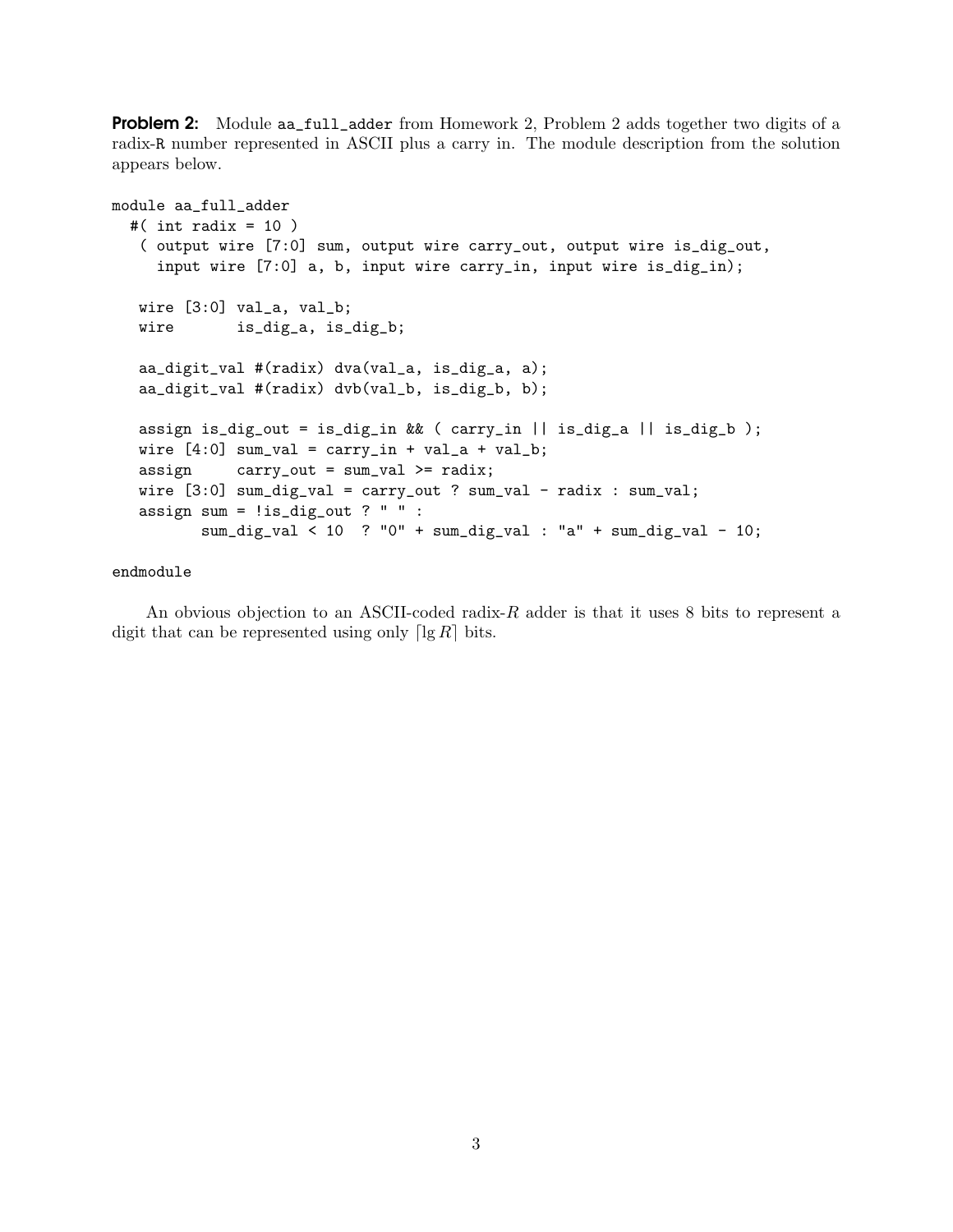(*a*) Show the hardware that might be synthesized for the module aa\_full\_adder based on the description above. This should be the inferred hardware with some optimizations applied. Take care to show the number of bits at the inputs and output of units like adders and comparison logic.

Solution appears below. Several optimizations were applied. The logic computing sum  $val$  >= radix was eliminated, instead the logic computing  $sum_val - radix$  was widened to five bits, if the difference is positive then sum\_val >= radix is true. If the radix is a power of two this logic would not be needed at all, an overflow can be detected by examining one bit position and sum\_val - radix would simply be the least significant  $\lg R$  bits, where  $R$  is the radix.

To save multiplexor cost, the 4 LSB of sum were computed separately from the 4 MSB. Note that the four possible values for the 4 MSB, 0x2 (for a space), 0x3 (for digits 0-9), and 0x6 (for digits a-f), can be easily be constructed from is dig out and sum dig val<10.

Note that only one adder is needed to compute the sum of the two digit values and the carry in, that's because the module's carry in value can go in to the adder's carry in input. It would be very wasteful to show a second adder just to add the carry in.



(*b*) Compare the cost of a d-digit ASCII-coded radix-16 adder to a 4d-bit ripple adder. (Note that both adders can add numbers in the range of 0 to  $2^{4d} - 1$ .) Do so by estimating the cost in terms of the number of gates, and state any assumptions, such as the number of gates needed for an x-bit comparison unit.

The following cost model will be used. All x-input AND and OR gates have a cost of  $x - 1$ . Inverted inputs and outputs (those little circles) are free! Inverters are also free. A 2-input XOR cost 3 units and a 3-input XOR cost 5 units.

Based on those costs, a binary full adder cost 10 units and a  $n$ -bit ripple adder cost  $10n$  units. A comparison unit can be made from a ripple adder by eliminating the sum bits, and would cost  $5n$  units. An equality unit made from an XOR and an AND costs  $4n$  for n bits. (The difference in cost between equality and magnitude is larger for lower-delay designs.) A  $w$ -bit, 2-input multiplexor cost  $3w$  units.

In many of the adder, equality, and comparison units one of the inputs is constant. That has a big impact on cost. The cost of an n-bit ripple adder drops to  $4n$  units (the BFA has a 2-input XOR and a 2-input AND gate to propagate the carry). With one input constant  $n$ -bit magnitude comparison and equality drop in cost to just  $n$  units.

When radix is 16, the aa\_digit\_val module will be simplified further. The val\_raw<radix comparison is no longer necessary. Based on that the cost is  $(+ 4 4 1 3 5 1 1 0 16 12 0 4)$ ; = 51 units. The aa full adder module instantiates two of these and has plenty of logic of its own. The cost including the instantiated modules is  $(+ 51 51 2 1 40 4 12 12 4 1 4);$  = 182 units. (Figuring out the LISP syntax and attaching the costs to parts is left as an exercise to the reader.)